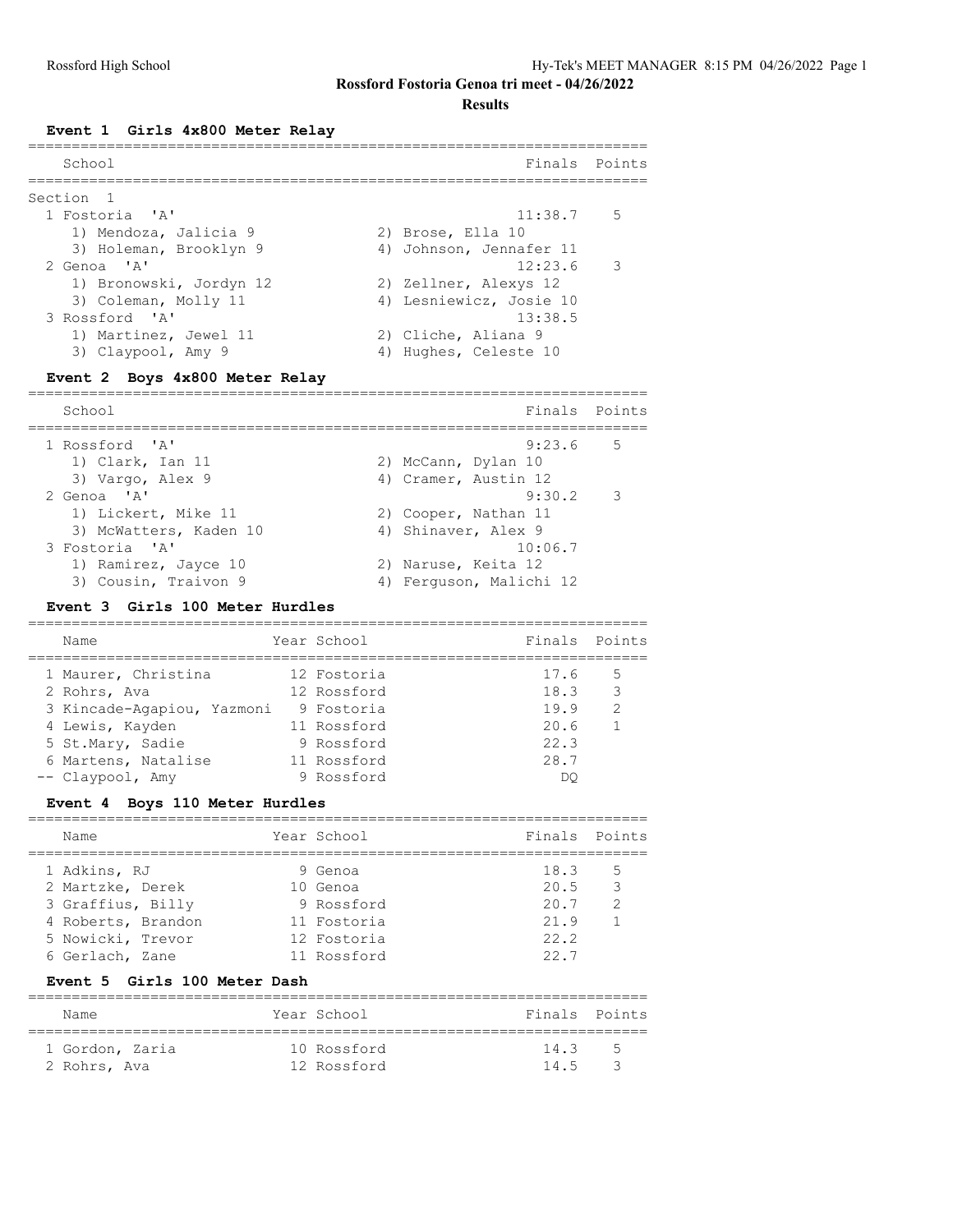**Results**

| Event 5 Girls 100 Meter Dash |             |                        |  |  |  |  |
|------------------------------|-------------|------------------------|--|--|--|--|
| 3 Colemam, Lexie             | 11 Fostoria | $\overline{2}$<br>14.6 |  |  |  |  |
| 4 Brandon, Angie             | 11 Fostoria | $\mathbf{1}$<br>14.7   |  |  |  |  |
| 5 Reinhart, Noel             | 9 Rossford  | 15.0                   |  |  |  |  |
| 6 Coopshaw, Kamryn           | 9 Fostoria  | 15.4                   |  |  |  |  |
| Section <sub>2</sub>         |             |                        |  |  |  |  |
| 1 Kidwell, Timberly          | 10 Fostoria | 14.8                   |  |  |  |  |
| 2 Waltermyer, Davine         | 11 Fostoria | 15.0                   |  |  |  |  |
| 3 Bickel, Emersen            | 9 Genoa     | 15.0                   |  |  |  |  |
| 4 Russell, Janae             | 11 Fostoria | 15.2                   |  |  |  |  |
| 5 Baccom, Rochelle           | 10 Fostoria | 16.6                   |  |  |  |  |
| Section 3                    |             |                        |  |  |  |  |
| 1 Lewis, Kayden              | 11 Rossford | 15.4                   |  |  |  |  |
| 2 Croom, Mya                 | 9 Rossford  | 15.7                   |  |  |  |  |
| 3 Kenney, Olivia             | 9 Genoa     | 16.4                   |  |  |  |  |
| 4 Hornyak, Paige             | 9 Genoa     | 18.3                   |  |  |  |  |
|                              |             |                        |  |  |  |  |

## **Event 6 Boys 100 Meter Dash**

| Name<br>___________________________________ | Year School<br>=============================== | Finals | Points       |
|---------------------------------------------|------------------------------------------------|--------|--------------|
| Section<br>$\overline{1}$                   |                                                |        |              |
| 1 Antry, Aidan                              | 10 Genoa                                       | 12.0   | 5            |
| 2 Lopez, Matthew                            | 9 Genoa                                        | 12.4   | $\mathsf 3$  |
| 3 Mazur, Lawson                             | 12 Genoa                                       | 12.5   | 2            |
| 4 Hill, Owen                                | 11 Rossford                                    | 12.7   | $\mathbf{1}$ |
| 5 Oneal, Ryan                               | 10 Fostoria                                    | 12.7   |              |
| 6 Martzke, Derek                            | 10 Genoa                                       | 13.0   |              |
| 7 Engram, Keegan                            | 9 Rossford                                     | 14.5   |              |
| Section <sub>2</sub>                        |                                                |        |              |
| 1 Hawkins, Braylon                          | 9 Genoa                                        | 13.5   |              |
| 2 Klocko, Ty                                | 10 Rossford                                    | 13.6   |              |
| 3 Moreno, Cameron                           | 11 Fostoria                                    | 14.3   |              |
| 4 Shinaver, John                            | 10 Genoa                                       | 14.8   |              |
| 5 Dewey, Blake                              | 9 Rossford                                     | 15.0   |              |
| 6 Hope, Hunter                              | 9 Rossford                                     | 16.6   |              |
| Section 3                                   |                                                |        |              |
| 1 Wilburn, Sam                              | 9 Rossford                                     | 15.1   |              |
| 2 Weisbrod, Ryan                            | 10 Rossford                                    | 15.5   |              |
| 3 Bowman, Benson                            | 9 Rossford                                     | 16.5   |              |
| 4 Santiago, Marcus                          | 12 Rossford                                    | 19.1   |              |
| 5 Murphy, Valentine                         | 11 Rossford                                    | 19.3   |              |
| Event 7 Girls 4x200 Meter Relay             |                                                |        |              |
| School                                      |                                                | Finals | Points       |

| .5<br>1:55.2            |
|-------------------------|
| 2) DeBortoli, Mia 10    |
| 4) Logan, Clare 12      |
| $\mathcal{R}$<br>1:59.0 |
| 2) Frias, Lillian 10    |
| 4) Bickel, Emersen 9    |
| 2:06.3                  |
| 2) Holeman, Brooklyn 9  |
| 4) Johnson, Lyrique 9   |
|                         |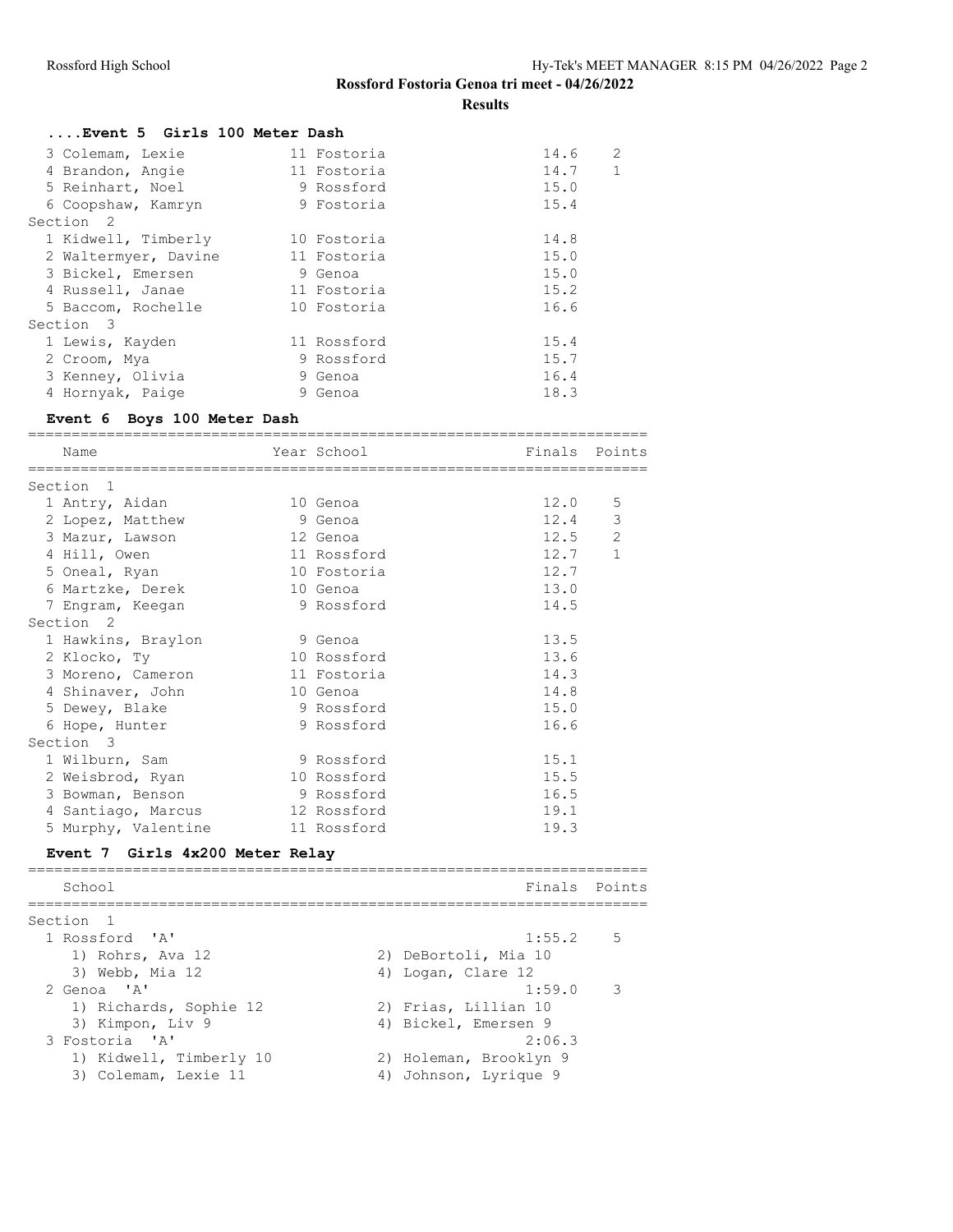**Results**

**Event 8 Boys 4x200 Meter Relay**

| School                                         | Finals Points                                  |
|------------------------------------------------|------------------------------------------------|
| 1 Genoa 'A'<br>1) Antry, Aidan 10              | $1:37.3$ 5<br>2) Hemmert, Aiden 12             |
| 3) Wilson, Ethan 12                            | 4) Stahl, Jacob 12                             |
| 2 Rossford 'A'<br>1) Clark, Ian 11             | $1:41.0$ 3<br>2) Humphrey, Jake 9              |
| 3) McCann, Dylan 10<br>-- Fostoria 'A'         | 4) Unrein, Logan 12                            |
| 1) Ferguson, Xavier 12<br>3) Cousin, Traivon 9 | DO<br>2) Oneal, Ryan 10<br>4) Miller, Gavin 10 |

#### **Event 9 Girls 1600 Meter Run**

| Name                | Year School | Finals Points |                |
|---------------------|-------------|---------------|----------------|
| 1 Mendoza, Jalicia  | 9 Fostoria  | 6:24.0        | .5             |
| 2 Brose, Ella       | 10 Fostoria | 6:26.3        | 3              |
| 3 Richards, Sophie  | 12 Genoa    | 6:34.2        | 2              |
| 4 Bronowski, Jordyn | 12 Genoa    | 6:43.8        | $\overline{1}$ |
| 5 Lesniewicz, Josie | 10 Genoa    | 7:17.9        |                |
| 6 Laubenthal, Macey | 12 Rossford | 7:31.1        |                |
| 7 Hughes, Celeste   | 10 Rossford | 7:34.2        |                |
| 8 Cliche, Aliana    | 9 Rossford  | 8:06.2        |                |
| 9 Irvin, Alexia     | 12 Rossford | 9:18.5        |                |

# **Event 10 Boys 1600 Meter Run**

| Name                  | Year School | Finals Points |              |
|-----------------------|-------------|---------------|--------------|
| 1 Shinaver, Alex      | 9 Genoa     | 5:20.5        | 5            |
| 2 Cooper, Nathan      | 11 Genoa    | 5:22.1        | 3            |
| 3 McWatters, Kaden    | 10 Genoa    | 5:24.1        | 2            |
| 4 Cramer, Austin      | 12 Rossford | 5:29.1        | $\mathbf{1}$ |
| 5 Schutte, Emmanuel   | 11 Rossford | 5:30.5        |              |
| 6 Schutte, Trevor     | 10 Rossford | 5:39.4        |              |
| 7 Odenweller, Jace    | 9 Rossford  | 5:51.2        |              |
| 8 Schimmoeller, Luke  | 9 Genoa     | 5:56.0        |              |
| 9 Pittman, Damien     | 9 Fostoria  | 6:06.8        |              |
| 10 Tokar, Johnny      | 10 Rossford | 6:09.1        |              |
| 11 Hope, Jacob        | 11 Rossford | 6:12.4        |              |
| 12 Smith, Dominick    | 11 Genoa    | 6:19.0        |              |
| 13 Martin, Chase      | 9 Rossford  | 6:22.7        |              |
| 14 Grix, Josh         | 10 Rossford | 6:38.6        |              |
| 15 Gladieux, Nicholas | 9 Rossford  | 6:46.5        |              |

#### **Event 11 Girls 4x100 Meter Relay**

| School               |                     | Finals Points |                         |
|----------------------|---------------------|---------------|-------------------------|
| 1 Rossford 'A'       |                     | 55.3 5        |                         |
| 1) DeBortoli, Mia 10 | 2) Gordon, Zaria 10 |               |                         |
| 3) Rohrs, Ava 12     | 4) Webb, Mia 12     |               |                         |
| 2 Genoa 'A'          |                     | 58.6          | $\overline{\mathbf{3}}$ |
| 1) Hubler, Brooke 11 | 2) Kimpon, Liv 9    |               |                         |
| 3) Bickel, Emersen 9 | 4) Kenney, Olivia 9 |               |                         |
|                      |                     |               |                         |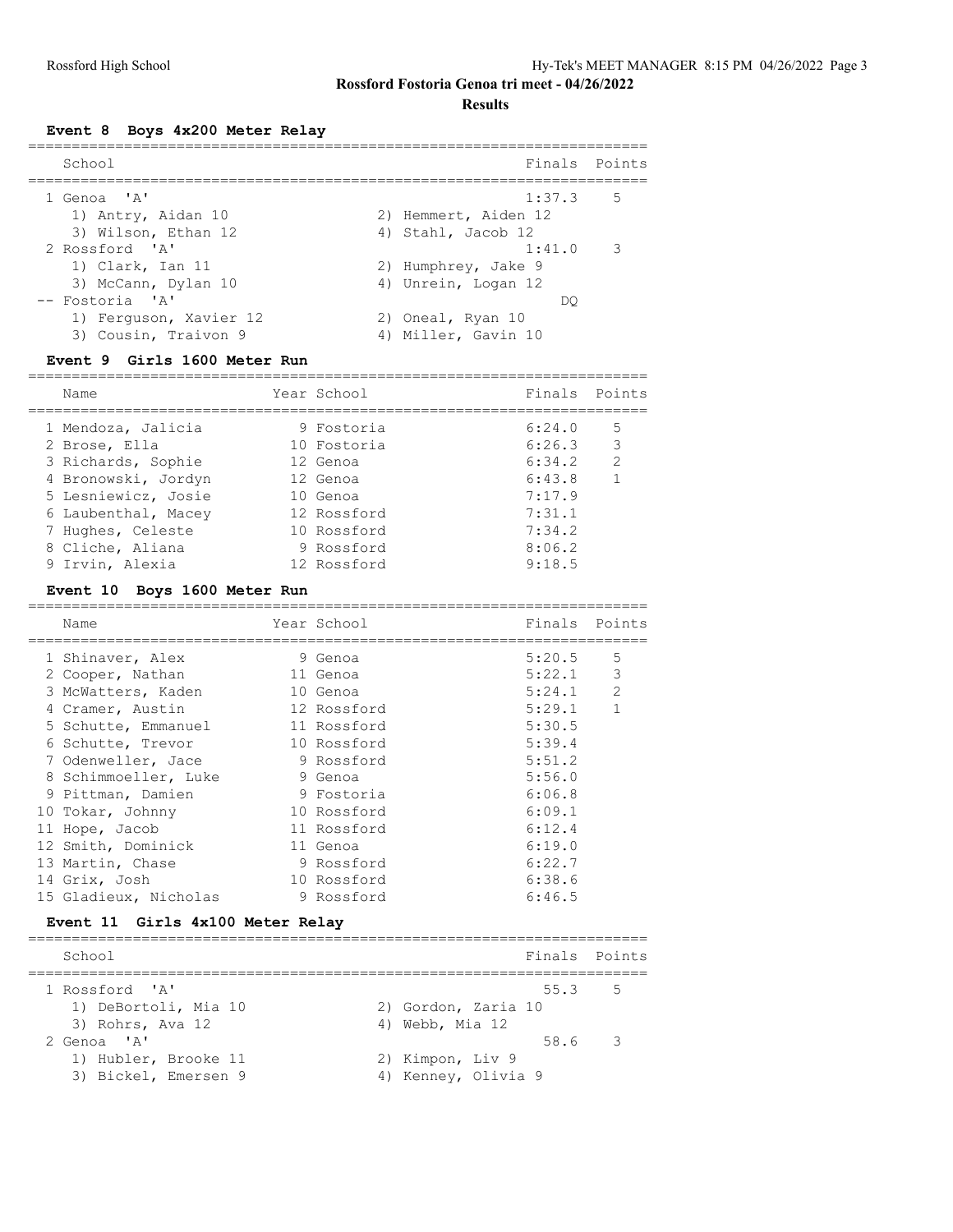#### **Results**

| Event 11 Girls 4x100 Meter Relay |                               |
|----------------------------------|-------------------------------|
| 3 Fostoria 'A'                   | 1:04.2                        |
| 1) Johnson, Lyrique 9            | 2) Kincade-Agapiou, Yazmoni 9 |
| 3) Coopshaw, Kamryn 9            | 4) Maurer, Christina 12       |

# **Event 12 Boys 4x100 Meter Relay**

| School                    | Finals Points       |             |
|---------------------------|---------------------|-------------|
| 1 Genoa 'A'               | 47.0                | $5^{\circ}$ |
| 1) Antry, Aidan 10        | 2) Materni, Tim 12  |             |
| 3) Stahl, Tyler 12        | 4) Lickert, Mike 11 |             |
| 2 Rossford 'A'            | 49.8                | -3          |
| 1) Tanicala, Jesse 10     | 2) Hill, Owen 11    |             |
| 3) Humphrey, Jake 9       | 4) Unrein, Logan 12 |             |
| 3 Fostoria 'A'            | 50.0                |             |
| 1) Hutchinson, Kadyden 10 | 2) Miller, Gavin 10 |             |
| 3) Ferguson, Xavier 12    | 4) Oneal, Ryan 10   |             |

#### **Event 13 Girls 400 Meter Dash**

=======================================================================

| Name                       | Year School | Finals Points |               |
|----------------------------|-------------|---------------|---------------|
| 1 Schlatter, Raegan        | 9 Genoa     | 1:13.6        | .5            |
| 2 Reinhart, Noel           | 9 Rossford  | 1:13.7        | 3             |
| 3 Overton, Garyana         | 11 Fostoria | 1:18.9        | $\mathcal{P}$ |
| 4 Kincade-Aqapiou, Yazmoni | 9 Fostoria  | 1:25.0        |               |
| 5 Hornyak, Paige           | 9 Genoa     | 1:28.5        |               |
| 6 Kenney, Olivia           | Genoa       | 1:32.0        |               |

#### **Event 14 Boys 400 Meter Dash**

| Name                 | Year School | Finals | Points        |
|----------------------|-------------|--------|---------------|
| 1 Clark, Ian         | 11 Rossford | 53.8   | 5             |
| 2 Lickert, Mike      | 11 Genoa    | 55.7   | 3             |
| 3 Ferguson, Jordan   | 10 Fostoria | 57.7   | $\mathcal{L}$ |
| 4 Lopez, Matthew     | 9 Genoa     | 58.7   | $\mathbf{1}$  |
| 5 Materni, Tim       | 12 Genoa    | 1:00.4 |               |
| 6 Naruse, Keita      | 12 Fostoria | 1:01.5 |               |
| 7 Stahl, Tyler       | 12 Genoa    | 1:01.9 |               |
| Section <sub>2</sub> |             |        |               |
| 1 Ramirez, Jayce     | 10 Fostoria | 59.8   |               |
| 2 Holmes, Dylan      | 10 Fostoria | 1:03.9 |               |
| 3 Lickert, Matthew   | 10 Genoa    | 1:06.1 |               |
| 4 Hawkins, Braylon   | 9 Genoa     | 1:06.9 |               |
| 5 Dewey, Blake       | 9 Rossford  | 1:09.3 |               |
| 6 Arndt, Marcus      | 11 Rossford | 1:18.0 |               |
|                      |             |        |               |

#### **Event 15 Girls 300 Meter Hurdles**

| Name                | Year School | Finals Points |     |
|---------------------|-------------|---------------|-----|
|                     |             |               |     |
| Section 1           |             |               |     |
| 1 Martens, Natalise | 11 Rossford | 56.1          | - 5 |
| 2 Kimpon, Liv       | 9 Genoa     | 57.4          |     |
| 3 Overton, Garyana  | 11 Fostoria | 58 R          |     |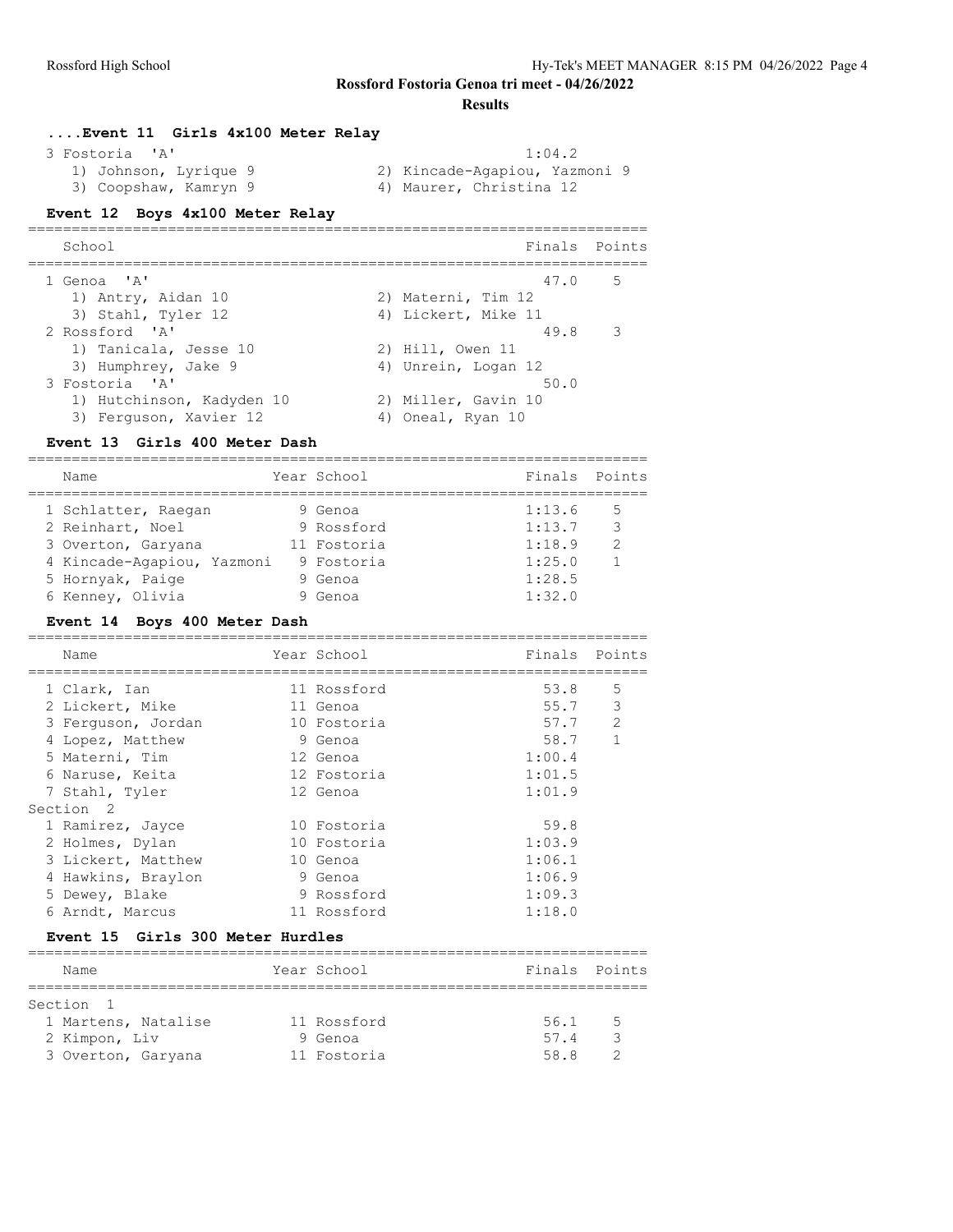**Results**

#### **....Event 15 Girls 300 Meter Hurdles**

| 4 St.Mary, Sadie | 9 Rossford | 1:06.6 |
|------------------|------------|--------|
|------------------|------------|--------|

#### **Event 16 Boys 300 Meter Hurdles**

| Name                                  | Year School                      | Finals Points |              |
|---------------------------------------|----------------------------------|---------------|--------------|
|                                       | ================================ |               |              |
| 1 Cooper, Nathan                      | 11 Genoa                         | 46.3          | 5            |
| 2 Teet, Austin                        | 10 Genoa                         | 46.9          | 3            |
| 3 Ferquson, Malichi                   | 12 Fostoria                      | 47.2          | 2            |
| 4 Martzke, Derek                      | 10 Genoa                         | 49.7          | 1            |
| 5 Humphrey, Jake                      | 9 Rossford                       | 52.6          |              |
| Section <sub>2</sub>                  |                                  |               |              |
| 1 Roberts, Brandon                    | 11 Fostoria                      | 54.5          |              |
| 2 Nowicki, Trevor                     | 12 Fostoria                      | 55.6          |              |
| 3 Odenweller, Jace                    | 9 Rossford                       | 56.9          |              |
| 4 Graffius, Billy                     | 9 Rossford                       | 58.1          |              |
| 5 Lashuay, Ethan                      | 10 Rossford                      | 58.9          |              |
| 6 Gerlach, Zane                       | 11 Rossford                      | 59.7          |              |
| Event 17 Girls 800 Meter Run          |                                  |               |              |
| Name                                  | Year School                      | Finals        | Points       |
| Section<br>1                          |                                  |               |              |
| 1 Logan, Clare                        | 12 Rossford                      | 2:45.0        | 5            |
| 2 Richards, Sophie                    | 12 Genoa                         | 2:53.1        | 3            |
| 3 Holeman, Brooklyn                   | 9 Fostoria                       | 2:57.4        | 2            |
| 4 Brose, Ella                         | 10 Fostoria                      | 3:03.7        | $\mathbf{1}$ |
| 5 Zellner, Alexys                     | 12 Genoa                         | 3:12.3        |              |
| 6 Lesniewicz, Josie                   | 10 Genoa                         | 3:22.3        |              |
| 7 Hughes, Celeste                     | 10 Rossford                      | 3:27.4        |              |
| 8 Laubenthal, Macey                   | 12 Rossford                      | 3:39.6        |              |
| Boys 800 Meter Run<br><b>Event 18</b> |                                  |               |              |
| Name                                  | Year School                      | Finals        | Points       |
|                                       |                                  |               |              |
| 1 McCann, Dylan                       | 10 Rossford                      | 2:21.6        | 5            |
| 2 Naruse, Keita                       | 12 Fostoria                      | 2:29.8        | 3            |
| 3 Schimmoeller, Luke                  | 9 Genoa                          | 2:31.1        | 2            |
| 4 Cousin, Traivon                     | 9 Fostoria                       | 2:31.6        | $\mathbf{1}$ |
|                                       |                                  |               |              |

 5 Schutte, Trevor 10 Rossford 2:32.4 6 Shinaver, Alex 9 Genoa 2:33.1 7 Jordan, Kirk 9 Fostoria 2:37.1 8 Smith, Dominick 11 Genoa 2:44.0 9 Adkins, RJ 9 Genoa 2:49.8 10 Hope, Jacob 11 Rossford 2:51.5 11 Grix, Josh 10 Rossford 2:55.1 12 Martin, Chase 9 Rossford 2:59.9

======================================================================= Name Year School Finals Points ======================================================================= 1 Webb, Mia 12 Rossford 29.0 5 2 Johnson, Lyrique 9 Fostoria 30.3 3

**Event 19 Girls 200 Meter Dash**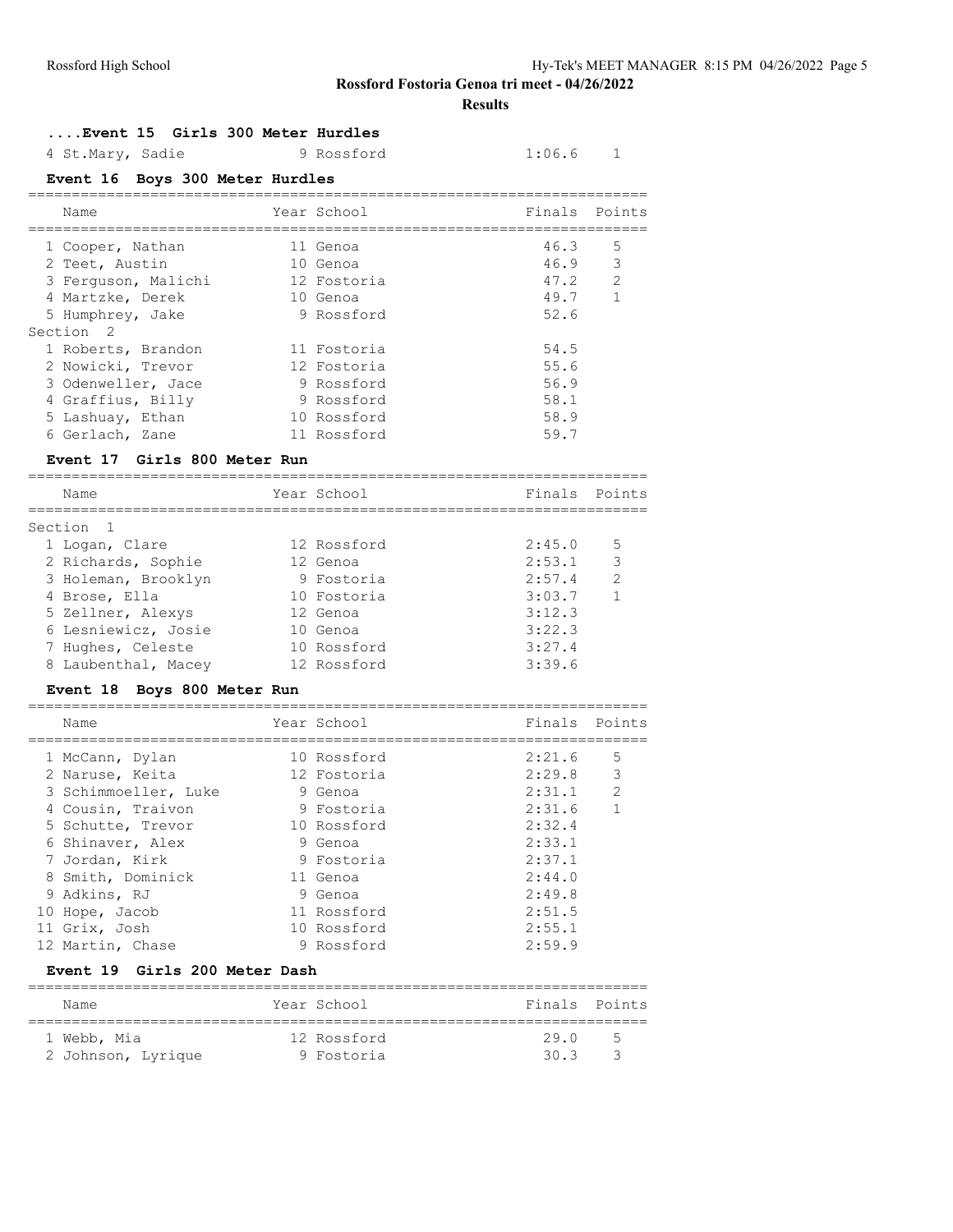**Results**

| Event 19 Girls 200 Meter Dash |  |             |      |  |
|-------------------------------|--|-------------|------|--|
| 3 Kimpon, Liv                 |  | 9 Genoa     | 31.1 |  |
| 4 Bickel, Emersen             |  | 9 Genoa     | 32.8 |  |
| Section 2                     |  |             |      |  |
| 1 Reinhart, Noel              |  | 9 Rossford  | 30.7 |  |
| 2 Waltermyer, Davine          |  | 11 Fostoria | 31.0 |  |
| 3 Kidwell, Timberly           |  | 10 Fostoria | 33.5 |  |
| 4 Kenney, Olivia              |  | 9 Genoa     | 36.1 |  |
| 5 Hornyak, Paige              |  | 9 Genoa     | 38.0 |  |
|                               |  |             |      |  |

# **Event 20 Boys 200 Meter Dash**

| Name<br>==============           | . _____________ | Year School | Finals<br>________________________________ | Points          |
|----------------------------------|-----------------|-------------|--------------------------------------------|-----------------|
| Section 1                        |                 |             |                                            |                 |
| 1 Wilson, Ethan                  |                 | 12 Genoa    | 23.3                                       | 5               |
| 2 Hemmert, Aiden                 |                 | 12 Genoa    | 24.0                                       | 3               |
| 3 Antry, Aidan                   |                 | 10 Genoa    | 24.3                                       | 2               |
| 4 Lopez, Matthew                 |                 | 9 Genoa     | 24.4                                       | 1               |
| 5 Stahl, Jacob                   |                 | 12 Genoa    | 24.5                                       |                 |
| 6 Oneal, Ryan                    |                 | 10 Fostoria | 25.9                                       |                 |
| Section <sub>2</sub>             |                 |             |                                            |                 |
| 1 Mazur, Lawson                  |                 | 12 Genoa    | 25.2                                       |                 |
|                                  |                 |             | 25.7                                       |                 |
| 2 Martzke, Derek                 |                 | 10 Genoa    |                                            |                 |
| 3 Tanicala, Jesse                |                 | 10 Rossford | 26.8                                       |                 |
| 4 Adkins, RJ                     |                 | 9 Genoa     | 27.7                                       |                 |
| 5 Hawkins, Braylon               |                 | 9 Genoa     | 28.0                                       |                 |
| Section 3                        |                 |             |                                            |                 |
| 1 Lickert, Matthew               |                 | 10 Genoa    | 27.9                                       |                 |
| 2 Roberts, Brandon               |                 | 11 Fostoria | 28.1                                       |                 |
| 3 Moreno, Cameron                |                 | 11 Fostoria | 28.3                                       |                 |
| 4 Arndt, Marcus                  |                 | 11 Rossford | 36.8                                       |                 |
| 5 Murphy, Valentine              |                 | 11 Rossford | 39.9                                       |                 |
| Event 21 Girls 3200 Meter Run    |                 |             |                                            |                 |
|                                  |                 |             |                                            |                 |
| Name                             |                 | Year School | Finals                                     | Points          |
|                                  |                 |             |                                            |                 |
| Section 1                        |                 |             |                                            |                 |
| 1 Coleman, Molly                 |                 | 11 Genoa    | 14:52.3                                    | .5              |
| Event 22 Boys 3200 Meter Run     |                 |             |                                            |                 |
| Name                             |                 | Year School |                                            | Finals Points   |
|                                  |                 |             |                                            | =======         |
| 1 McWatters, Kaden               |                 | 10 Genoa    | 11:38.3                                    | 5               |
| 2 Schutte, Emmanuel              |                 | 11 Rossford | 12:01.0                                    | 3               |
| 3 Gladieux, Nicholas             |                 | 9 Rossford  | 14:38.2                                    | 2               |
| Event 23 Girls 4x400 Meter Relay |                 |             |                                            |                 |
| School                           |                 |             | Finals                                     | Points          |
| 1 Rossford 'A'                   |                 |             | 4:43.8                                     | __________<br>5 |
| 1) DeBortoli, Mia 10             |                 |             | 2) Martens, Natalise 11                    |                 |
| 3) Croom, Mya 9                  |                 |             | 4) Webb, Mia 12                            |                 |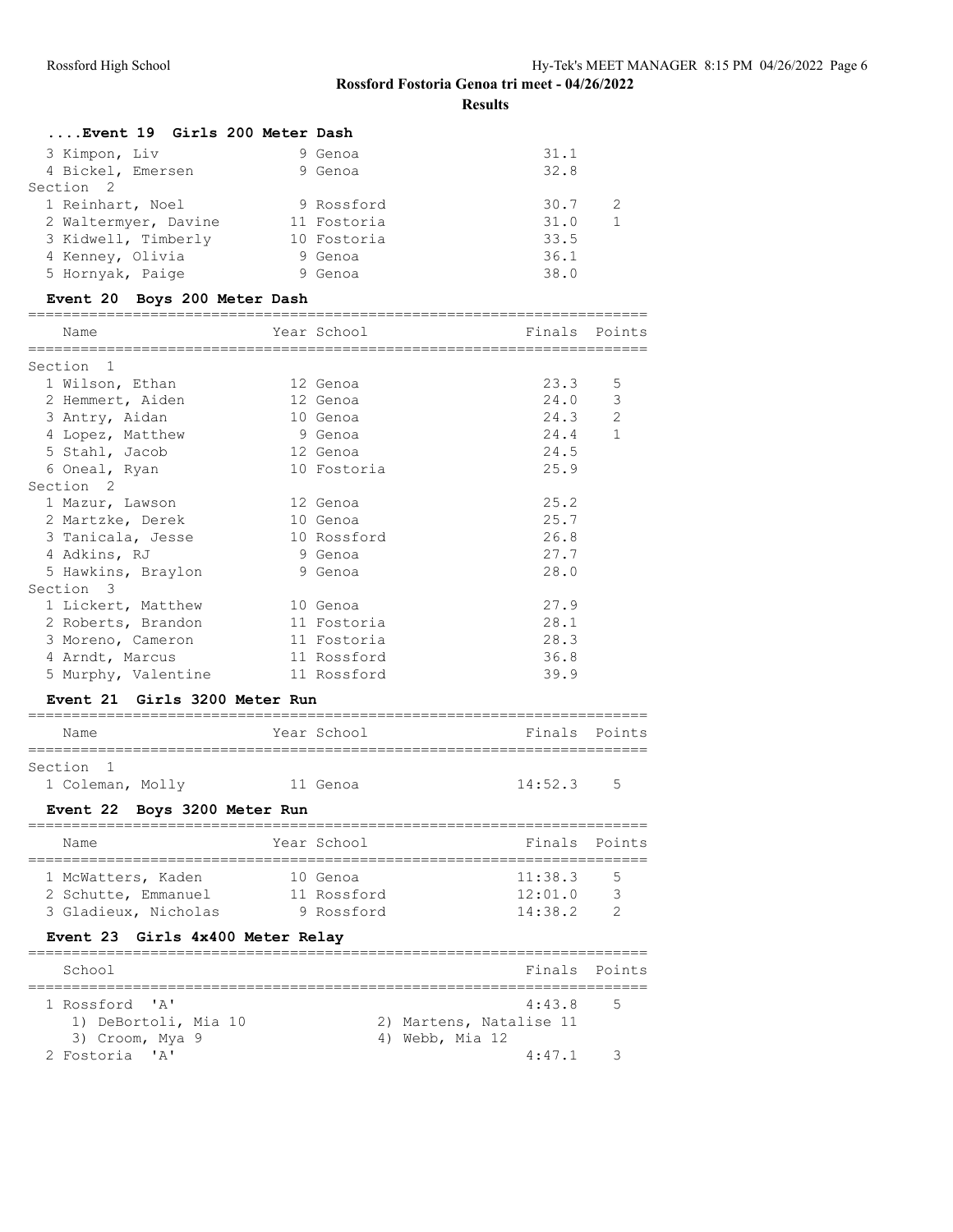#### **Results**

# **....Event 23 Girls 4x400 Meter Relay**

| 1) Holeman, Brooklyn 9 | 2) Maurer, Christina 12 |
|------------------------|-------------------------|
| 3) Overton, Garyana 11 | 4) Johnson, Jennafer 11 |
| 3 Genoa 'A'            | 5:04.6                  |
| 1) Richards, Sophie 12 | 2) Zellner, Alexys 12   |
| 3) Schlatter, Raegan 9 | 4) Bronowski, Jordyn 12 |
| 4 Genoa 'B'            | x6:44.4                 |
| 1) Partin, Nikki 11    | 2) Stahl, Kaylyn 9      |
| 3) Crabtree, Amanda 9  | 4) Lewis, Paige 10      |

#### **Event 24 Boys 4x400 Meter Relay**

| School                 | Finals                  | Points      |
|------------------------|-------------------------|-------------|
| 1 Genoa 'A'            | 3:51.6                  | $5^{\circ}$ |
| 1) Lopez, Matthew 9    | 2) Stahl, Jacob 12      |             |
| 3) Lickert, Mike 11    | 4) Materni, Tim 12      |             |
| 2 Rossford 'A'         | $4:00.4$ 3              |             |
| 1) McCann, Dylan 10    | 2) Clark, Ian 11        |             |
| 3) Boyd, Xavier 9      | 4) Unrein, Logan 12     |             |
| 3 Fostoria 'A'         | 4:02.7                  |             |
| 1) Ferquson, Jordan 10 | 2) Miller, Gavin 10     |             |
| 3) Ramirez, Jayce 10   | 4) Ferquson, Malichi 12 |             |
| 4 Genoa 'B'            | x4:05.0                 |             |
| 1) Stahl, Tyler 12     | 2) Mazur, Lawson 12     |             |
| 3) Lickert, Matthew 10 | 4) Cooper, Nathan 11    |             |
| 5 Rossford 'B'         | x4:08.0                 |             |
| 1) Vargo, Alex 9       | 2) Martin, Chase 9      |             |
| 3) Odenweller, Jace 9  | 4) Tanicala, Jesse 10   |             |
| 6 Genoa 'C'            | x6:00.0                 |             |
| 1) Gittus, Caleb 10    | 2) Posey, Drew 11       |             |
| 3) Shinaver, John 10   | 4) Shay, Luke 10        |             |
|                        |                         |             |

#### **Event 25 Girls Discus Throw**

| Name                                    |              | Year School | Finals Points |               |
|-----------------------------------------|--------------|-------------|---------------|---------------|
| Flight 1                                |              |             |               |               |
| 1 Stahl, Kaylyn 9 Genoa                 |              |             | $72 - 01$     |               |
| 67-04 67-00 72-01 63-00                 |              |             |               |               |
| 2 Spears, Alex 10 Rossford              |              |             | $63 - 04$     |               |
| $61 - 11$ 56-00 58-00 63-04             |              |             |               |               |
| 3 Crabtree, Amanda 9 Genoa              |              |             | $61 - 03$     |               |
| $51-05$ $53-01$ $59-03$ $61-03$         |              |             |               |               |
| 4 Sommers, Anna 10 Genoa                |              |             | $51 - 10$     |               |
| 51-10 34-10 FOUL 48-01                  |              |             |               |               |
| 5 Hughes, Daisy 9 Fostoria              |              |             | $49 - 08$     |               |
| $33-05$ $41-09$ $42-10$ $49-08$         |              |             |               |               |
| Flight 2                                |              |             |               |               |
| 1 Lewis, Paige                          | and 10 Genoa |             | $95 - 05$ 5   |               |
| $82 - 06$ $94 - 07$ $95 - 05$ $94 - 03$ |              |             |               |               |
| 2 Williams, Karma 10 Fostoria           |              |             | $92 - 00$     | 3             |
| FOUL FOUL 92-00 78-10                   |              |             |               |               |
| 3 Bradfield, Hannah 12 Genoa            |              |             | 88-00         | $\mathcal{L}$ |
| FOUL 77-10 88-00 FOUL                   |              |             |               |               |
| 4 Partin, Nikki 11 Genoa                |              |             | $86 - 04$     | $\mathbf{1}$  |
| 78-01 85-09 86-04 81-07                 |              |             |               |               |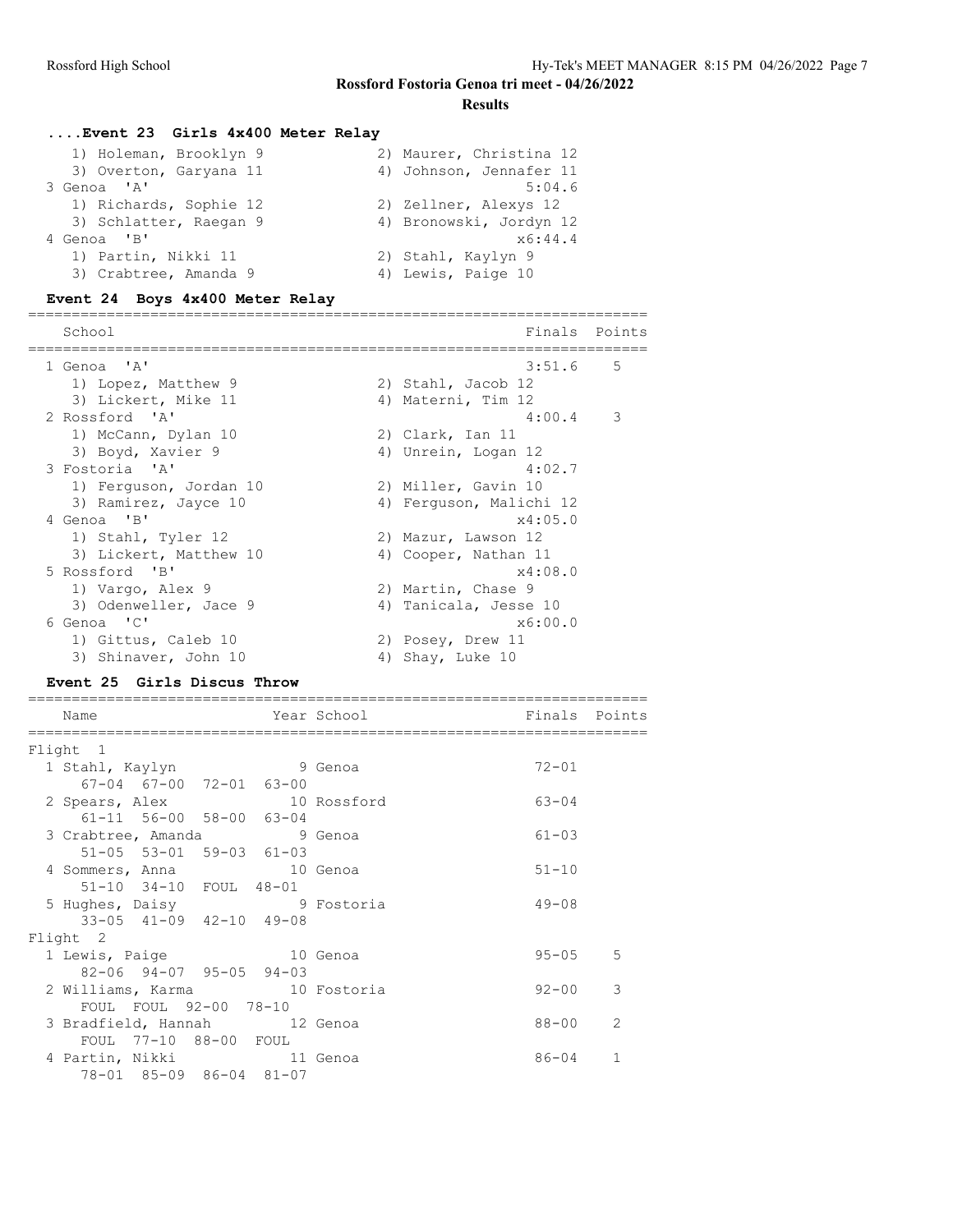**Results**

| Event 25 Girls Discus Throw             |              |           |
|-----------------------------------------|--------------|-----------|
| 5 Bishop, Adori                         | 9 Fostoria   | $72 - 06$ |
| 52-10 72-06 70-01 FOUL                  |              |           |
| 6 Johnson, Mckinizie 11 Fostoria        |              | 68-00     |
| 68-00 55-02 FOUL FOUL                   |              |           |
| 7 Shinavar, Sophia                      | 9 Rossford   | $62 - 06$ |
| FOUL 61-06 62-06 62-00                  |              |           |
| 8 Pollauf, Ashley                       | and 11 Genoa | $60 - 04$ |
| $51 - 08$ $53 - 06$ $60 - 04$ $48 - 09$ |              |           |

# **Event 26 Boys Discus Throw**

| Name                                                     | Year School Year | Finals Points |              |
|----------------------------------------------------------|------------------|---------------|--------------|
| Flight 1                                                 |                  |               |              |
| 1 Shay, Luke 10 Genoa<br>72-09 85-03 FOUL 83-03          |                  | $85 - 03$     |              |
| 2 Flores, Binicio 11 Fostoria<br>70-03 81-00 62-06 FOUL  |                  | $81 - 00$     |              |
| 3 Dewey, Blake<br>73-06 FOUL 72-00 77-07                 | 9 Rossford       | $77 - 07$     |              |
| 4 Kirby, Trenton<br>$70-02$ $67-10$ $76-04$ $73-06$      | 9 Fostoria       | $76 - 04$     |              |
| 5 Klocko, Ty<br>56-09 64-03 68-00 52-06                  | 10 Rossford      | $68 - 00$     |              |
| 6 Shaver, Drew<br>62-10 66-05 FOUL 57-00                 | 11 Fostoria      | $66 - 05$     |              |
| 7 Slaughter, Ashon 10 Fostoria<br>61-02 65-09 62-10 FOUL |                  | $65 - 09$     |              |
| 8 Hope, Hunter<br>63-10 FOUL FOUL 53-08                  | 9 Rossford       | $63 - 10$     |              |
| 9 Bowman, Benson 9 Rossford<br>FOUL 62-02 FOUL 63-03     |                  | $63 - 03$     |              |
| 10 Weisbrod, Ryan<br>49-00 51-02 57-07 50-01             | 10 Rossford      | $57 - 07$     |              |
| 11 Santiago, Marcus 12 Rossford<br>FOUL FOUL 50-03 FOUL  |                  | $50 - 03$     |              |
| Flight 2                                                 |                  |               |              |
| 1 Gittus, Caleb<br>110-04 103-00 105-00 FOUL             | 10 Genoa         | $110 - 04$    | 5            |
| 2 Agapiou, Trace<br>108-00 102-09 FOUL FOUL              | 11 Fostoria      | $108 - 00$    | 3            |
| 3 McCallister, Trey<br>FOUL 98-10 FOUL 106-06            | 11 Fostoria      | $106 - 06$    | 2            |
| 4 Hill, Owen<br>98-09 100-03 98-09 94-09                 | 11 Rossford      | $100 - 03$    | $\mathbf{1}$ |
| 5 Wilburn, Sam<br>FOUL FOUL FOUL 91-08                   | 9 Rossford       | $91 - 08$     |              |
| 6 Posey, Drew<br>77-07 FOUL 64-09 86-03                  | 11 Genoa         | $86 - 03$     |              |
| 7 Seaburn, Keegan 10 Fostoria<br>80-04 FOUL FOUL 65-00   |                  | $80 - 04$     |              |
| 8 Ritter, Drake<br>FOUL FOUL 79-09 FOUL                  | 11 Fostoria      | $79 - 09$     |              |
| 9 Shinaver, John<br>FOUL 74-00 63-03 FOUL                | 10 Genoa         | $74 - 00$     |              |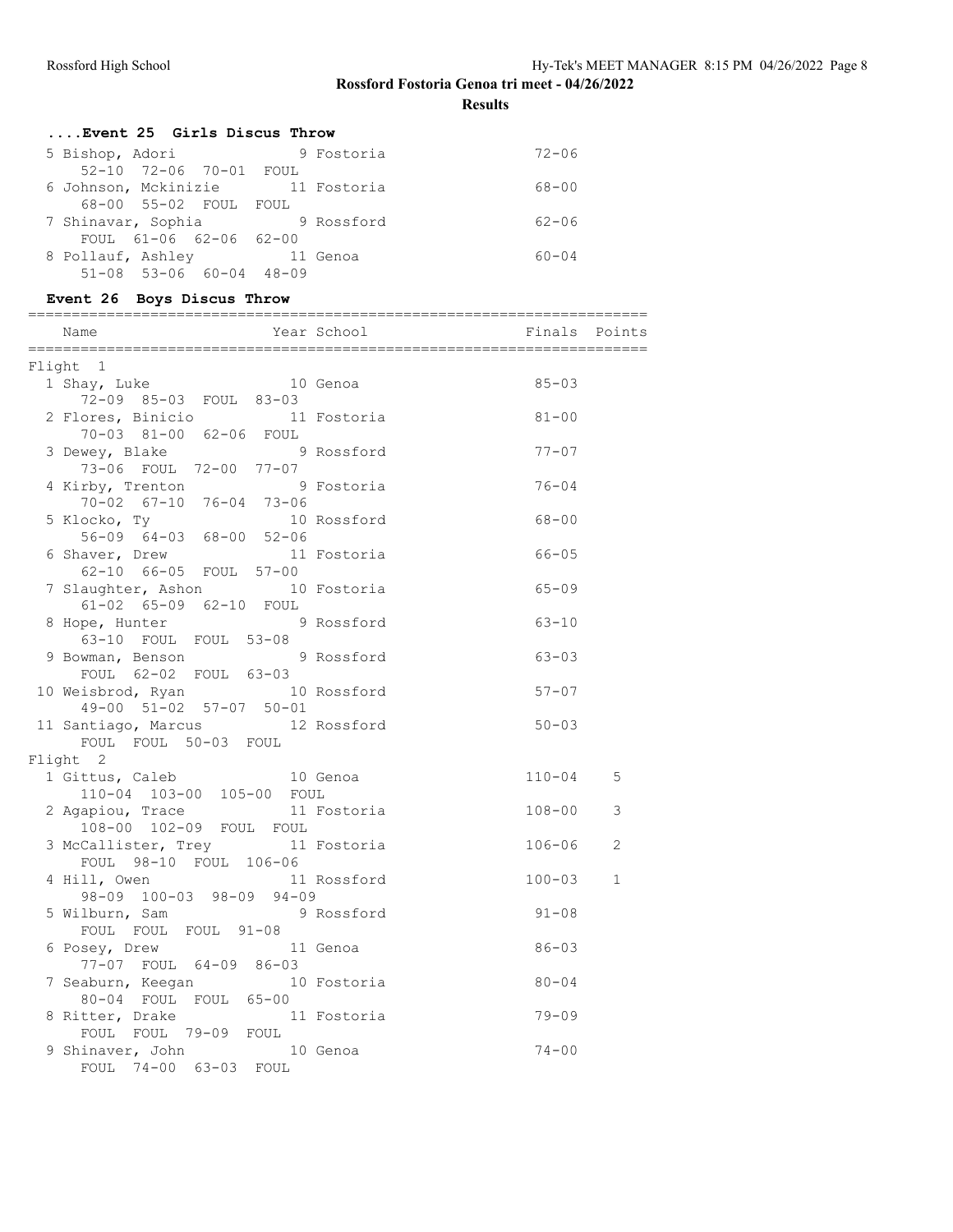**Results**

#### **....Event 26 Boys Discus Throw**

| 10 Bonney, Jaiden |                         |  | 11 Fostoria | 67-01 |
|-------------------|-------------------------|--|-------------|-------|
|                   | 62-05 62-10 66-04 67-01 |  |             |       |

# **Event 27 Girls High Jump**

| Name                                             | Year School       | Finals Points       |
|--------------------------------------------------|-------------------|---------------------|
| Flight 1                                         |                   |                     |
| 1 Frias, Lillian                                 | 10 Genoa          | $5 - 00.00$<br>.5   |
| $4-02$ $4-04$ $4-06$ $4-08$ $4-10$ $5-00$ $5-02$ |                   |                     |
| P<br>$P \qquad \qquad$<br>P<br>$\bigcirc$        | XXO<br>XO.<br>XXX |                     |
| 2 Overton, Garyana                               | 11 Fostoria       | $4 - 06.00$<br>2.50 |
| $4-02$ $4-04$ $4-06$ $4-08$                      |                   |                     |
| $\bigcirc$<br>XXO XXX<br>∩                       |                   |                     |
| 2 DeBortoli, Mia                                 | 10 Rossford       | $4 - 06.00$<br>2.50 |
| $4-02$ $4-04$ $4-06$ $4-08$                      |                   |                     |
| ∩<br>XXO<br>XXX<br>∩                             |                   |                     |

# **Event 28 Boys High Jump**

| Name                                                                        | Year School | Finals       | Points       |
|-----------------------------------------------------------------------------|-------------|--------------|--------------|
| 1 Hemmert, Aiden<br>5-00 5-02 5-04 5-06 5-08<br>P XO XXO XXX<br>P           | 12 Genoa    | $5 - 06.00$  | 5            |
| 2 Wilson, Ethan<br>5-00 5-02 5-04 5-06 5-08<br>P XXO XXO XXX<br>P           | 12 Genoa    | $J5 - 06.00$ | 3            |
| 3 Boyd, Xavier<br>$5 - 00$ $5 - 02$ $5 - 04$ $5 - 06$<br>$O$ $O$ $O$ $XXX$  | 9 Rossford  | $5 - 04.00$  | 2            |
| 4 Ferguson, Jordan<br>$5 - 00$ $5 - 02$ $5 - 04$ $5 - 06$<br>XO XXO XXO XXX | 10 Fostoria | $J5 - 04.00$ | $\mathbf{1}$ |
| 5 Teet, Austin<br>$5 - 00$ $5 - 02$ $5 - 04$<br>XO XXO XXX                  | 10 Genoa    | $5 - 02.00$  |              |
| 5 Miller, Gavin<br>$5 - 00$ $5 - 02$ $5 - 04$<br>O XXO XXX                  | 10 Fostoria | $5 - 02.00$  |              |
| 7 Graffius, Billy<br>$5 - 00$ $5 - 02$<br>XXO XXX                           | 9 Rossford  | $5 - 00.00$  |              |
| -- Humphrey, Jake<br>$5 - 00$<br>XXX                                        | 9 Rossford  | NH           |              |
| -- Holmes, Dylan<br>$5 - 00$<br>XXX                                         | 10 Fostoria | ΝH           |              |
| -- Unrein, Logan<br>$5 - 00$<br>XXX                                         | 12 Rossford | NH           |              |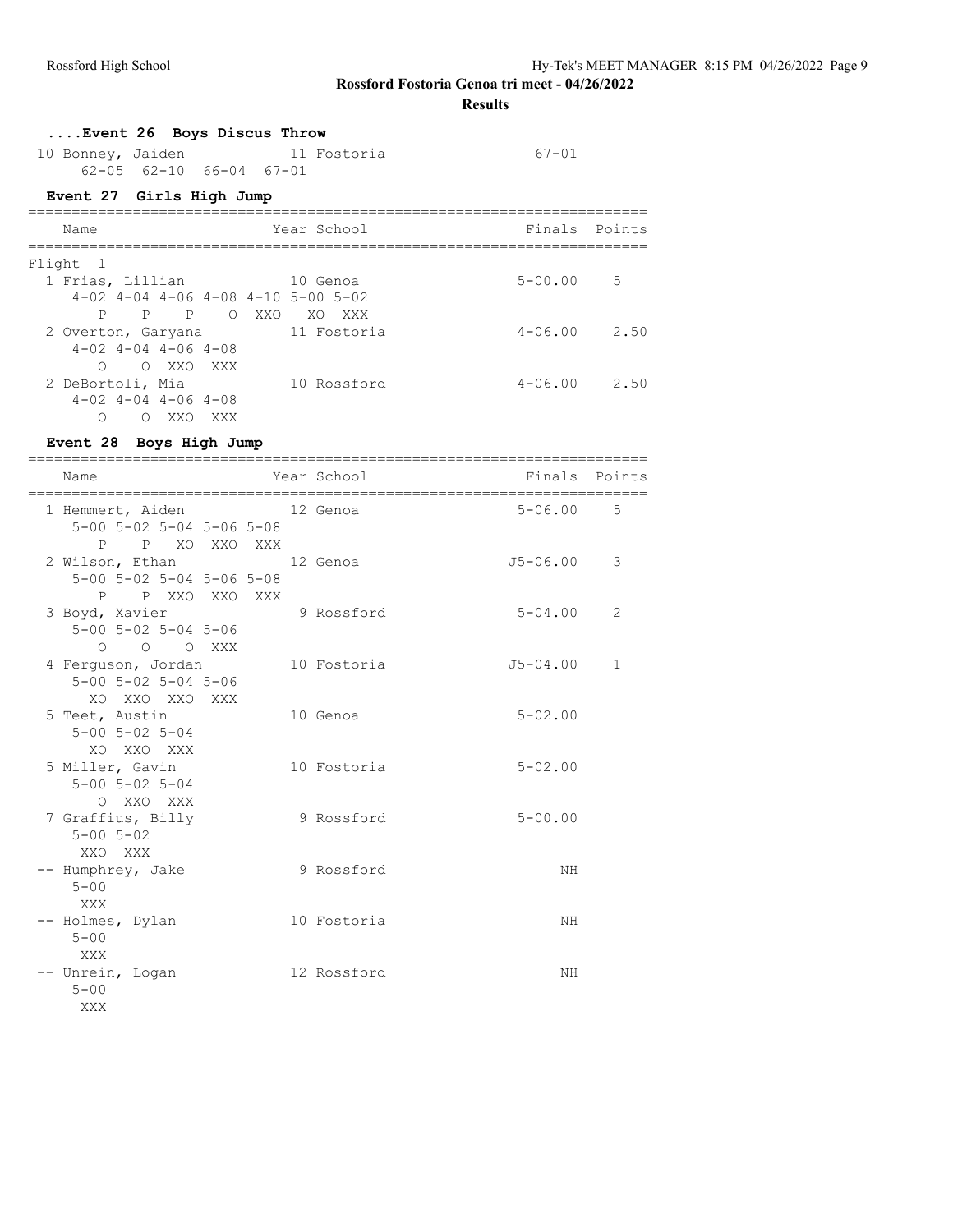# **Results**

# **Event 29 Girls Long Jump**

| Year School<br>Name                                                                           | Finals Points |                |
|-----------------------------------------------------------------------------------------------|---------------|----------------|
| 12 Rossford<br>1 Logan, Clare<br>16-07.25 FOUL 16-04.50 FOUL                                  | 16-07.25      | 5              |
| 2 Williams, Alayah 9 Fostoria<br>14-03.25 13-02.25 13-04 13-09.75                             | $14 - 03.25$  | 3              |
| 3 Waltermyer, Davine 11 Fostoria<br>12-00.50 11-09 13-10 12-03.50                             | 13-10.00      | $\overline{2}$ |
| 4 Croom, Mya 9 Rossford<br>13-08.50 FOUL                                                      | $13 - 08.50$  | $\mathbf{1}$   |
| 5 St.Mary, Sadie 9 Rossford                                                                   | $13 - 06.00$  |                |
| 13-06 11-06.25 12-11.50 12-08.50<br>6 Baccom, Rochelle 10 Fostoria                            | $13 - 02.75$  |                |
| FOUL 10-07 12-10 13-02.75<br>7 Russell, Janae 11 Fostoria                                     | $12 - 09.50$  |                |
| 12-04 FOUL 11-07 12-09.50<br>8 Reinhart, Noel 9 Rossford                                      | $12 - 04.50$  |                |
| 12-04.50 10-05.50 11-05.50<br>9 Claypool, Amy 9 Rossford                                      | $11 - 02.00$  |                |
| FOUL 1-09.50 10-09 11-02<br>10 Hornyak, Paige 3 9 Genoa<br>$9-09$ $9-02.75$ $10-01.25$ $9-01$ | $10 - 01.25$  |                |

#### **Event 30 Boys Long Jump**

| Year School <b>Finals</b> Points<br>Name                                          |              |
|-----------------------------------------------------------------------------------|--------------|
|                                                                                   |              |
| 1 Hemmert, Aiden<br>20-04.75 19-11 20-05.50 20-06.75<br>$20 - 06.75$ 5            |              |
| 2 Wilson, Ethan 12 Genoa 20-03.75 3<br>$20 - 02.25$ $20 - 03.75$ $20 - 02.25$     |              |
| 3 Teet, Austin 10 Genoa<br>FOUL 18-01 18-08.50 18-06.25<br>$18 - 08.50$ 2         |              |
| 4 Lashuay, Ethan 10 Rossford 17-04.50<br>16-02.50 15-03 16-05 17-04.50            | $\mathbf{1}$ |
| 5 Nowicki, Trevor 12 Fostoria<br>$16 - 09.00$<br>11-11.50 16-09 13-04.50 16-08    |              |
| 6 Tanicala, Jesse 10 Rossford<br>$16 - 07.00$<br>FOUL 16-07 16-02.75 16-05.75     |              |
| 7 Hope, Jacob 11 Rossford<br>$16 - 06.50$<br>16-06.50 15-10 FOUL 15-11.25         |              |
| 8 Graffius, Billy 9 Rossford<br>$16 - 05.25$<br>16-05.25 16-00.25 FOUL FOUL       |              |
| 9 Klocko, Ty 10 Rossford<br>$16 - 00.00$<br>FOUL 16-00 FOUL FOUL                  |              |
| 10 Mercado, Ethan 12 Fostoria<br>13-11.50 14-04.50 14-11 14-07.50<br>$14 - 11.00$ |              |
| 11 Odenweller, Jace 5 9 Rossford<br>$14 - 10.50$<br>FOUL 14-05 13-11.75 14-10.50  |              |
| 12 Martin, Chase 3 Rossford 14-04.75<br>FOUL 14-04.75 FOUL FOUL                   |              |
| 13 Boyd, Xavier 9 Rossford<br>$14 - 00.50$<br>14-00.50 FOUL FOUL FOUL             |              |
| 14 Gerlach, Zane 11 Rossford 13-07.75<br>13-07.75 12-08.50 13-05.75 12-11.75      |              |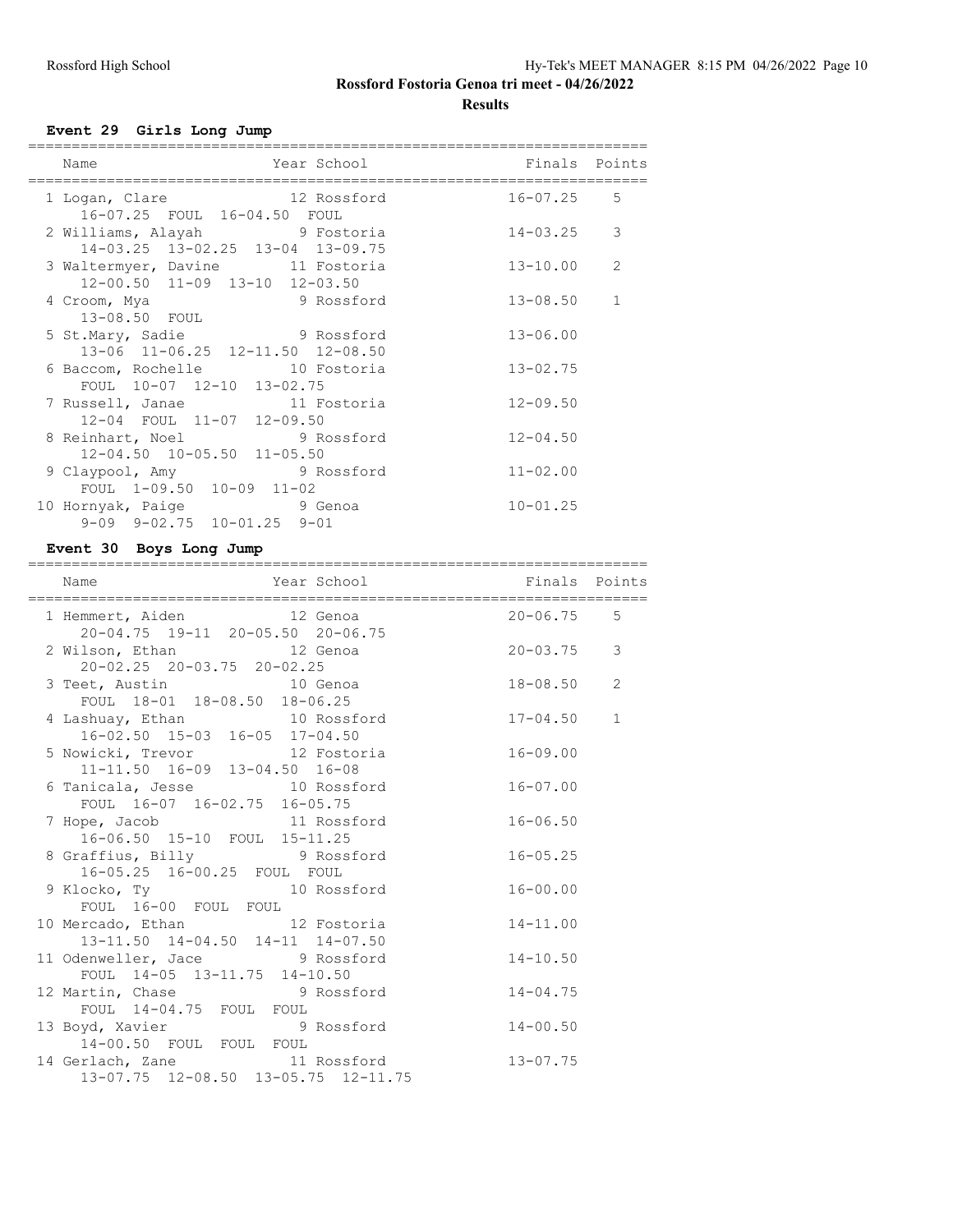**Results**

| Event 30 Boys Long Jump |  |  |  |  |  |
|-------------------------|--|--|--|--|--|
|-------------------------|--|--|--|--|--|

| 15 Humphrey, Jake                     | 9 Rossford  | $13 - 00.00$ |
|---------------------------------------|-------------|--------------|
| $13 - 00 \times$                      |             |              |
| 16 Moreno, Cameron                    | 11 Fostoria | $12 - 09.00$ |
| 10-04 12-09 12-07 FOUL                |             |              |
| 17 Roberts, Brandon                   | 11 Fostoria | $11 - 03.50$ |
| $11-03.50$ $10-03.75$ $10-04$ $10-10$ |             |              |
| 18 Arndt, Marcus                      | 11 Rossford | $11 - 03.00$ |
| FOUL FOUL 11-03<br>FOUL.              |             |              |

#### **Event 31 Girls Shot Put**

| Name                                                            |  |                |              |
|-----------------------------------------------------------------|--|----------------|--------------|
| 1 Bishop, Adori 9 Fostoria<br>28-08 20-01 21-03 25-07           |  | $28 - 08.00$ 2 |              |
| 2 Sommers, Anna 10 Genoa<br>FOUL 18-05 19-05 19-09              |  | $19 - 09.00$   |              |
| 3 Spears, Alex 10 Rossford<br>19-05 18-11 19-00 19-04           |  | $19 - 05.00$   |              |
| 4 Hughes, Daisy 9 Fostoria<br>18-00 14-02 16-06 17-01           |  | $18 - 00.00$   |              |
| 5 Crabtree, Amanda 9 Genoa<br>17-01 16-10 17-06 FOUL            |  | $17 - 06.00$   |              |
| 6 Pollauf, Ashley 11 Genoa<br>15-11 15-03 13-01 14-05           |  | $15 - 11.00$   |              |
| Flight 2                                                        |  |                |              |
| 1 Bradfield, Hannah 12 Genoa<br>$31-08$ $33-03$ $32-03$ $31-11$ |  | $33 - 03.00$   | 5            |
| 2 Williams, Karma 10 Fostoria<br>27-10 28-09 28-10 28-07        |  | 28-10.00       | 3            |
| 3 Partin, Nikki 11 Genoa<br>26-03 25-07 27-05 26-10             |  | $27 - 05.00$   | $\mathbf{1}$ |
| 4 Stahl, Kaylyn 9 Genoa<br>24-07 17-08 19-02 FOUL               |  | $24 - 07.00$   |              |
| 5 Lewis, Kayden 11 Rossford<br>24-02 22-07 22-08 23-04          |  | $24 - 02.00$   |              |
| 6 Lewis, Paige 10 Genoa<br>23-09 22-06 20-03 FOUL               |  | $23 - 09.00$   |              |
| 7 Johnson, Mckinizie 11 Fostoria<br>21-07 FOUL FOUL FOUL        |  | $21 - 07.00$   |              |
| 8 Shinavar, Sophia 9 Rossford<br>18-04 19-00 18-04 16-09        |  | $19 - 00.00$   |              |

# **Event 32 Boys Shot Put**

| Name                                    |  | Year School | Finals Points |  |
|-----------------------------------------|--|-------------|---------------|--|
|                                         |  |             |               |  |
| Flight 1                                |  |             |               |  |
| 1 Kirby, Trenton                        |  | 9 Fostoria  | $32 - 00.00$  |  |
| 31-02 32-00 25-11 FOUL                  |  |             |               |  |
| 2 Bowman, Benson                        |  | 9 Rossford  | $29 - 11.00$  |  |
| $29 - 06$ $28 - 07$ $29 - 11$ $29 - 05$ |  |             |               |  |
| 3 Ritter, Drake                         |  | 11 Fostoria | $27 - 11.00$  |  |
| FOUL $27-11$ $23-09$ $24-04$            |  |             |               |  |
| 4 Slaughter, Ashon                      |  | 10 Fostoria | $26 - 01.00$  |  |
| 24-05 FOUL 26-01 FOUL                   |  |             |               |  |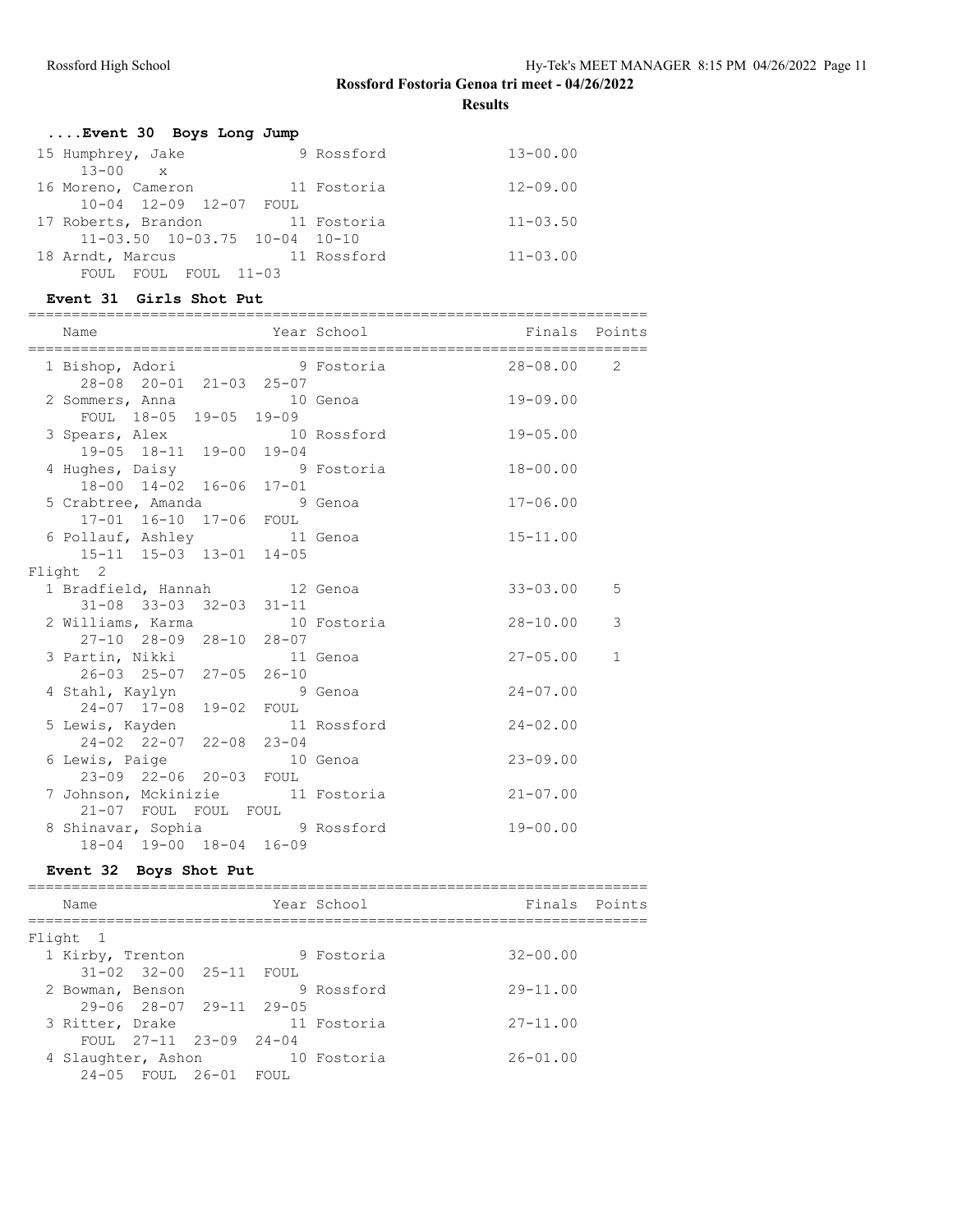## **Rossford Fostoria Genoa tri meet - 04/26/2022 Results**

| Event 32 Boys Shot Put                     |      |             |                                |
|--------------------------------------------|------|-------------|--------------------------------|
| 5 Engram, Keegan                           |      | 9 Rossford  | $25 - 08.00$                   |
| 24-10 25-08 23-08 22-02                    |      |             |                                |
| 6 Hope, Hunter                             |      | 9 Rossford  | $25 - 06.00$                   |
| $25-06$ 20-09 21-06 21-00                  |      |             |                                |
| 7 Shay, Luke                               |      | 10 Genoa    | $25 - 01.00$                   |
| $23-09$ 23-06 24-04 25-01                  |      |             |                                |
| 7 Santiago, Marcus 12 Rossford             |      |             | $25 - 01.00$                   |
| 24-05 25-01 24-03 24-11                    |      |             |                                |
| 9 Dewey, Blake 9 Rossford                  |      |             | $23 - 07.00$                   |
| 22-09 23-05 22-08 23-07                    |      |             |                                |
| 10 Weisbrod, Ryan                          |      | 10 Rossford | $21 - 10.00$                   |
| 20-11 21-03 21-07 21-10                    |      |             |                                |
| Flight 2                                   |      | 10 Genoa    | $39 - 03.00$<br>5              |
| 1 Gittus, Caleb<br>35-10 36-07 38-01 39-03 |      |             |                                |
| 2 Shinaver, John                           |      | 10 Genoa    | $36 - 01.00$<br>3              |
| $32-10$ $34-00$ $36-01$ $34-07$            |      |             |                                |
| 3 Agapiou, Trace                           |      | 11 Fostoria | $\overline{c}$<br>$35 - 11.00$ |
| 34-08 35-11 34-07 FOUL                     |      |             |                                |
| 4 Posey, Drew                              |      | 11 Genoa    | $35 - 07.00$<br>$\mathbf 1$    |
| 35-07 34-00 35-04 33-03                    |      |             |                                |
| 5 Hill, Owen                               |      | 11 Rossford | $34 - 11.00$                   |
| $34-01$ $34-05$ $34-08$ $34-11$            |      |             |                                |
| 6 Flores, Binicio                          |      | 11 Fostoria | $31 - 01.00$                   |
| 27-09 28-02 28-05 31-01                    |      |             |                                |
| 7 Bonney, Jaiden                           |      | 11 Fostoria | $29 - 09.00$                   |
| 26-05 29-09 27-04 27-11                    |      |             |                                |
| 8 Wilburn, Sam                             |      | 9 Rossford  | $29 - 07.00$                   |
| 28-05 27-07 29-07 28-05                    |      |             |                                |
| 9 Seaburn, Keegan                          |      | 10 Fostoria | $28 - 06.00$                   |
| 25-11 23-01 25-02 28-06                    |      |             |                                |
| 10 Shaver, Drew                            |      | 11 Fostoria | $26 - 04.00$                   |
| $25-06$ $26-04$ $25-09$ $24-06$            |      |             |                                |
| 11 Klocko, Ty 10 Rossford                  |      |             | $25 - 10.00$                   |
| FOUL 25-10 22-08                           | FOUL |             |                                |

#### **Event 33 Girls Pole Vault**

| Name                                   |  | Year School | Finals Points |  |
|----------------------------------------|--|-------------|---------------|--|
|                                        |  |             |               |  |
| Flight 1                               |  |             |               |  |
| -- Coopshaw, Kamryn<br>$6 - 06$<br>XXX |  | 9 Fostoria  | NΗ            |  |

# **Event 34 Boys Pole Vault**

| Name                                                                         | Year School | Finals Points |                          |
|------------------------------------------------------------------------------|-------------|---------------|--------------------------|
| 1 Stahl, Tyler<br>$7 - 00$ $7 - 06$ $8 - 00$ $9 - 00$                        | 12 Genoa    | $9 - 00.00$   | $5^{\circ}$              |
| P P O<br>$\bigcirc$<br>2 Materni, Tim<br>$7 - 00$ $7 - 06$ $8 - 00$ $9 - 00$ | 12 Genoa    | $8 - 00.00$   | $\overline{\phantom{a}}$ |
| XX O<br>XXX                                                                  |             |               |                          |